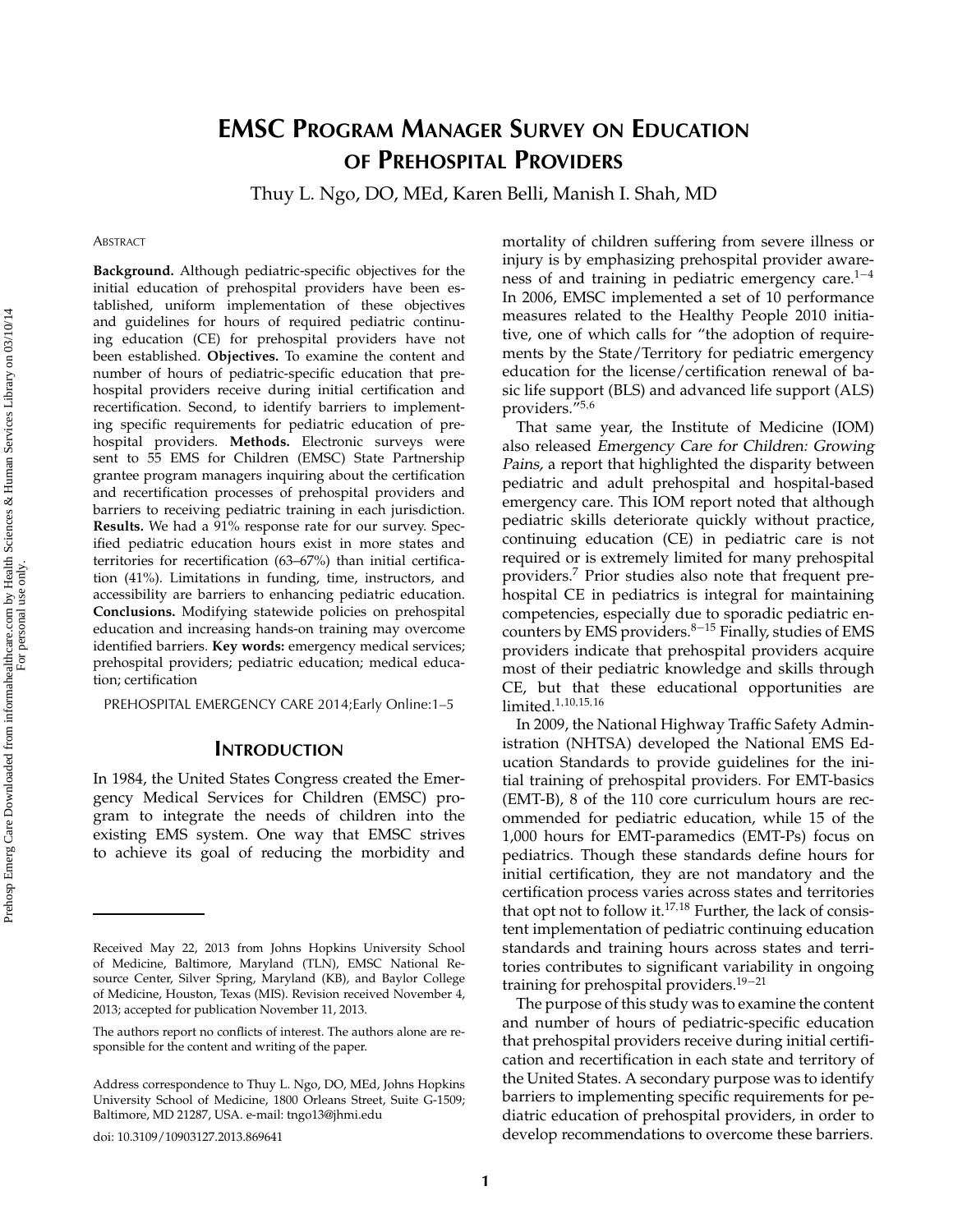### **METHODS**

We created a 30-question survey using SurveyMonkey.<sup>TM</sup> The survey was reviewed by one EMSC program manager, staff of the Health Resources and Services Administration (HRSA), the EMSC National Resource Center (NRC), and the National EMSC Data Analysis Resource Center, which supported its distribution. Based on their feedback, we revised the survey prior to distribution. We received approval from the Baylor College of Medicine institutional review board (IRB) for distribution of the survey. After obtaining up-to-date contact information from the NRC for all 55 EMSC State Partnership grantee program managers, we electronically distributed the survey to the managers. At that time, the State of Maine did not have an EMSC State Partnership program, so data from Maine was not requested. We included an introductory letter outlining the goals of the survey, explaining what the survey would be used for, and attached a link to the survey on SurveyMonkey. We collected demographic data of the program managers as well as the initial certification and recertification processes of EMT-Bs and EMT-Ps in each state or territory. We also asked specific questions regarding the pediatric training prehospital providers receive in each jurisdiction and asked the program managers to provide feedback on their perceived barriers and proposed solutions to improve pediatric education for prehospital providers. We followed up with nonresponders at 2 weeks and again at 4 weeks, confirming with the NRC that we had the appropriate contact information for each individual before doing so.

The data analysis for quantitative data from the survey was described using frequencies of responses for each question. Free-text responses were clustered by similar themes for both the program managers' perceived barriers and proposed solutions.

#### **RESULTS**

We had a response rate of 50/55 (91%) for the survey. Of those program managers who responded, 24/50 (48%) have held their position for five or more years, 30/50 (60%) have been involved in EMSC for 5 or more years, 32/50 (64%) are or have been prehospital providers, and 25/50 (50%) are or have been EMS educators. With regards to the states and territories, 42/49 (86%) follow the national education standards, and 17/49 (35%) certify graduates from nationally accredited programs only.

Twenty of 49 (41%) EMSC program managers noted that within their state or territory, both EMT-B and EMT-P level providers are required to have a specific number of hours of pediatric education during initial training (Table 1). This requirement was higher for recertification, with  $30/48$  (63%) and  $32/48$  (67%) for EMT-B and EMT-P level providers, respectively. The median number of pediatric training hours for initial certification and recertification was highly variable between states and territories (Table 1).

Recertification occurred in 2-year cycles for 33/48 (69%) states and territories for both EMT-Bs and EMT-Ps (Table 1). Of note, 9/16 (56%) states and territories that have recertification cycles every 3–5 years felt that recertification should occur more frequently, with 2 year cycles being cited most often as the optimal time period.

Thirty of 48 (63%) states and territories allow for pediatric training to be combined with other topics as part of required prehospital provider training. Those topics included neonatology and several special populations, including obstetrics/gynecology and geriatrics (Table 2). The extent to which these combined topics are dedicated to pediatrics alone is not defined.

EMSC program managers noted several barriers to pediatric education for prehospital providers, including limited funding, time, access to trained educators, and access to education (Table 3). Respondents to the survey noted that funding barriers included the cost to pay both instructors and students to attend CE programs, in addition to the actual cost of course materials. Program managers commented that requiring more pediatric hours may compromise time allotted to other nonpediatric topics, and that increasing the overall training hours is a challenge, especially for volunteer EMS agencies. Common themes that emerged regarding access to trained educators were the limited number of instructors with significant pediatric patient care experience or training in established pediatric-focused courses. Limited accessibility to educational courses was also cited several times for volunteer agencies and those in rural areas.

# **DISCUSSION**

To our knowledge, this is the first national assessment of pediatric prehospital educational requirements for initial certification and recertification of prehospital providers with a qualitative assessment of potential barriers to pediatric education from the perspective of EMSC program managers. Interestingly, the percentage of states and territories with a requirement for specified pediatric hours for initial certification was lower than that for recertification. In addition, many program managers noted that pediatric hours are combined with other topics, which further diminishes the time devoted to pediatric education. A solution that several program managers suggested would be for an explicit number of hours dedicated to pediatric education to be defined in every state and territory.

Though most states have recertification cycles that occur every 2 years, most EMSC program managers in states and territories with 3- to 5-year recertification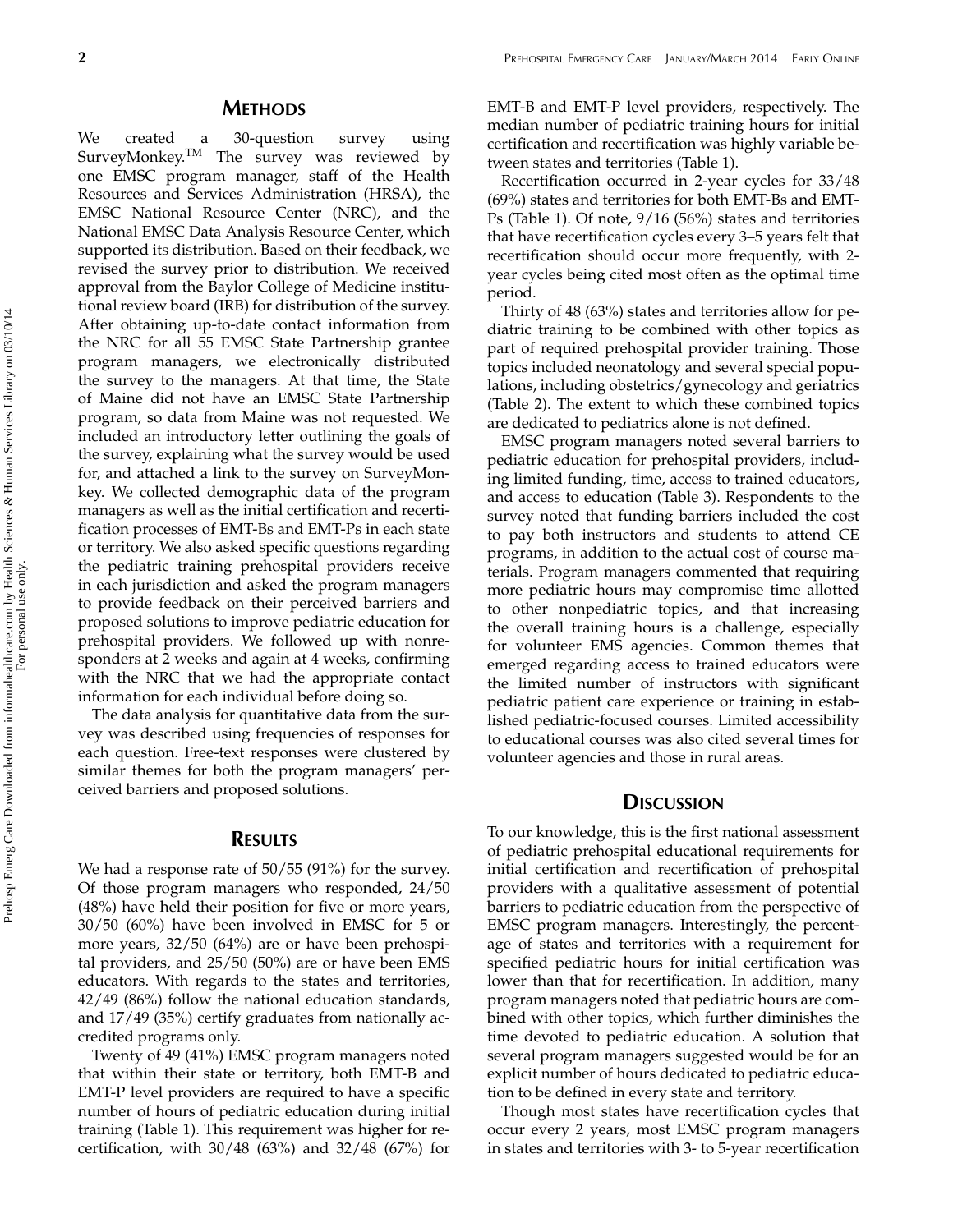|                                                                                  |                 | EMT-B           | EMT-P             |
|----------------------------------------------------------------------------------|-----------------|-----------------|-------------------|
| Presence of required number of pediatric training hours                          | Initial         | $20/49(41\%)$   | $20/49(41\%)$     |
|                                                                                  | Recertification | 30/48(63%)      | 32/48(67%)        |
| Required number of pediatric training hours (median hours [interquartile range]) | Initial         | 7.5 hours [4–9] | 24 hours [7-33.5] |
|                                                                                  | Recertification | 4 hours [2–6]   | 8 hours [6–9]     |
| Frequency of recertification (median years [interquartile range])                |                 | 2 years $[2-3]$ | 2 years [2-2.5]   |

cycles believed that recertification every 2 years would be optimal. Wolfram et al. tested paramedics at 6 month intervals after the American Heart Association's (AHA) Pediatric Advanced Life Support (PALS) course and found that 75% of them failed to achieve a passing score at an average of 21 months after their last PALS course. Retest scores were unaffected by years of ALS experience, number of pediatric patients per month, or PALS instructor status.<sup>14</sup> Since knowledge seems to decline for PALS approximately 2 years after training, reducing recertification cycles to every 2 years in all states and territories may enhance the ability to refresh and assess prehospital providers' knowledge and skills in all topics, not just pediatrics.<sup>14</sup>

Common themes for the barriers to enhancing pediatric education that the EMSC program managers identified were time, funding, instructor limitations, and accessibility. One proposed solution that EMSC program managers offered would be for instructors to achieve and maintain certification in pediatricspecific courses applicable to prehospital providers. Prior studies have shown that prehospital providers with PALS training had significantly more successful intubations and peripheral and intraosseous line placements, and were more successful in recognizing and treating shock or arrest situations.<sup>8</sup> Courses with a pediatric focus for prehospital providers include the American Academy of Pediatrics' (AAP) Pediatric Education for Prehospital Providers (PEPP) course and the National Association of Emergency Medical Technicians' (NAEMT) Emergency Pediatric Care (EPC) course.

In addition, incorporating more hands-on training and simulation may maximize the quality of time devoted to pediatric education and address the decline in skills and knowledge over time. Lammers et al. used simulation to evaluate the resuscitation skills of paramedics in pediatric patients and found

TABLE 2. Topics allowed to be combined with pediatric training in states and territories

|                                | $N$ $\left(\frac{\%}{\%}\right)$ |
|--------------------------------|----------------------------------|
| Obstetrics/Gynecology          | 14 (46.7%)                       |
| Mixture of special populations | $10(33.3\%)$                     |
| Geriatrics                     | $3(10\%)$                        |
| Neonatology                    | $3(10\%)$                        |

it to be an effective tool to identify the most common performance deficiencies in paramedics' management of 3 simulated pediatric emergencies.<sup>11</sup> Simulation can also be used for training and retraining prehospital providers in pediatric airway skills, specifically bag–mask ventilation and endotracheal intubation, and has been shown to improve retention of airway skills.<sup>22</sup> High-fidelity manikins can also be transported, which may enhance accessibility to hands-on training. Hands-on simulation with debriefing also allows learners to reflect on the experience and understand the cognitive approaches that led to specific

TABLE 3. Sample responses from EMSC program mangers on barriers to improving pediatric education of prehospital providers

Limited funds

- 1) "Funding the salary of the instructors, most of whom work on their off hours (and are) paid by the hour."
- 2) "Cost and time since we are mainly a volunteer state when it comes to prehospitla [sic] providers"
- 3) "Government entities do not set as a priority pediatric care thus funding, regulatory opportunity, training opportunities and appropriate pediatric equipment in an out of hospital setting remain a uphill battle."
- 4) "Funding remains the primary barrier to education *...* the cost of the actual training course and back filling the positions while the provider is in class remains the barrier when the opportunity arises for pediatric education."

Limited time

- 1) "It is a challenge to add (pediatric training) hours, so what other training would be given up to add more peds."
- 2) "In a voluntary agency it becomes difficult to add more training or mandates to a group that is already working many other hours and stretched to the limit."

Limited access to trained educators

- 1) "One critical barrier is the limited number of PEPP instructors to teach the course."
- 2) "Instructor certification is limited to building classroom skills, no effort is made to improve instructor's pediatric knowledge. Providers become instructors regardless of competency."
- 3) "lack of clinical experience"
- 4) "The lack of instructors with a solid base of knowledge in this area."
- 5) "The availability of pediatric experts with real life pediatric emergency medicine experience to train prehospital providers"

Limited access to education

- 1) "Rural areas within our state have less access to educational resources."
- 2) "It is difficult to reach volunteer providers in rural areas with accessible continuing education.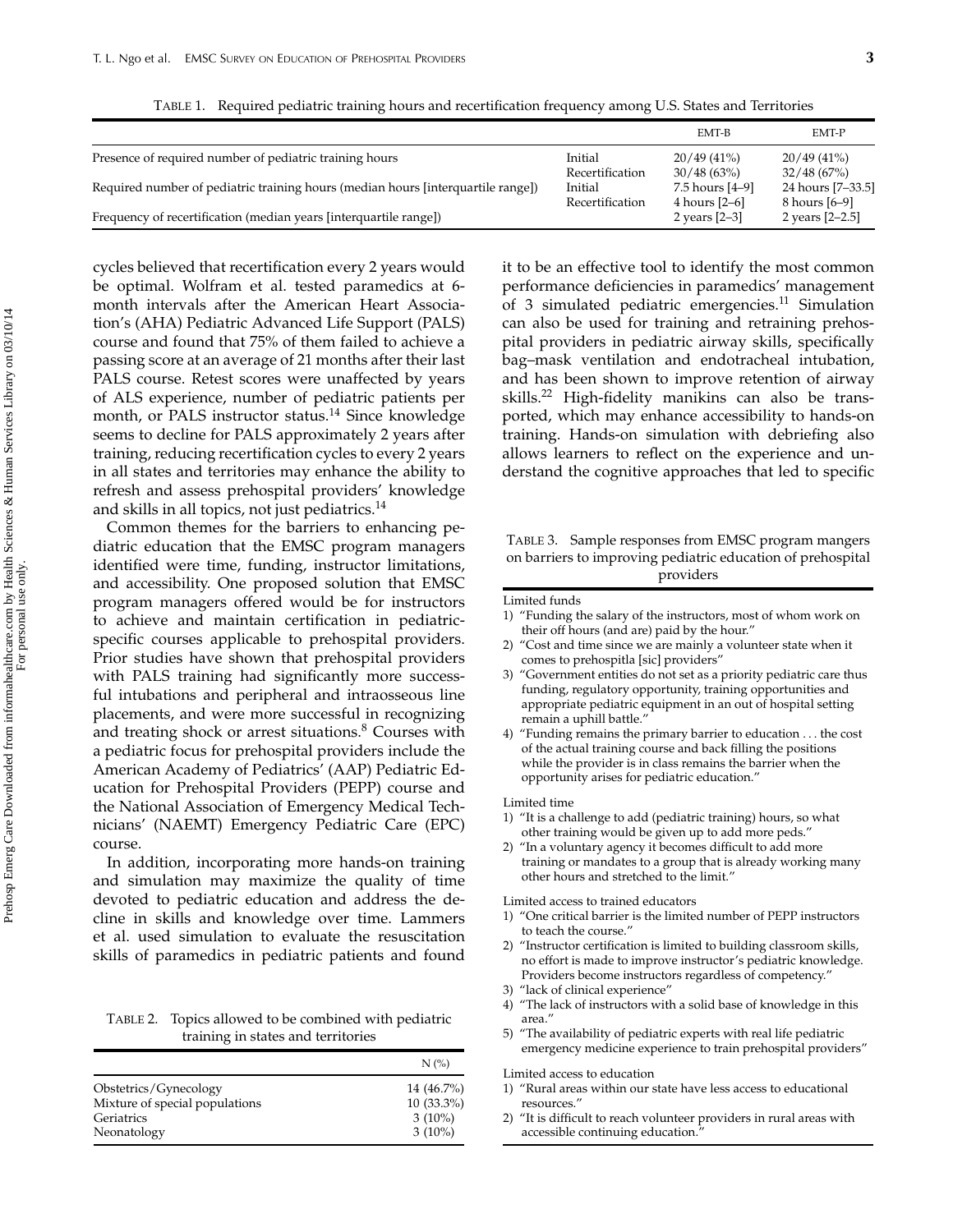behaviors and enhance future patient care.<sup>23</sup> Though this may enhance quality and accessibility, the costs involved in operating a simulation education program for prehospital providers may still be a barrier.

Enhancing real-life exposure to pediatric cases through rotations in local emergency departments may also be a way to maximize the quality of the time spent on pediatric training. David et al. found that an individual paramedic's patient care volume is highly proportional to improved performance, standardization of care with trauma patients, and reduced mortality.<sup>9</sup> Increased real-life exposure to pediatric patients can also decrease barriers in administration of analgesia and decrease medication dosing errors in children.24−<sup>28</sup>

#### **LIMITATIONS**

Though our survey had a high response rate and was developed by three pediatric emergency medicine physicians, one EMSC program manager, and one program lead from the National Resource Center, this study has several limitations. First, our survey has not been validated and thus the interpretation of questions may not have been similar between respondents. By having multiple reviewers, however, we hoped this would be minimized. Although surveying EMSC program managers made it possible to obtain data with regards to certification at the state level, this method may not have captured requirements or opinions of local EMS systems within each state that do not fall under state-level requirements.

# **CONCLUSIONS**

Specified hours for pediatric education are not present in all states and territories for the initial certification and recertification of prehospital providers. EMSC program managers note that policies that allow combining pediatric hours with other topics and recertification cycles longer than every 2 years may decrease exposure to pediatric education. Time, cost, instructor, and accessibility barriers limit prehospital provider exposure to pediatric content, and modifying statewide policies and increasing hands-on training may be solutions to overcome some of these barriers.

### **References**

- 1. Ball JW, Liao E, Kavanaugh D, Turgel C. The emergency medical services for children program: accomplishments and contributions. Clin Pediatr Emerg Med. 2006;7:6–14.
- 2. Cichon ME, Fuchs S, Lyons E, Leonard D. A statewide model program to improve emergency department readiness for pediatric care. Ann Emerg Med. 2009;54(2):198–204.
- Durch JS, Lohr KN. Emergency Medical Services for Children. Washington DC: National Academy Press; 1993.
- 4. Fotlin G, Fuchs S. Advances in pediatric emergency medicine service systems. Emerg Med Clin N Am. 1991;9(3):459–74.
- 5. Government Performance and Results Act of 1993, Pub. L. No. 103-62, 107 Stat. 285.
- 6. EMSC National Resource Center. Healthy People 2010: Mapping to the EMSC Performance Measures. Available at: www. childrensnational.org/files/PDF/EMSC/ForGrantees/Healthy People 2010-Mapping to the Performance Measures.pdf, Accessed January 14, 2011.
- 7. Institute of Medicine. Emergency Care for Children: Growing Pains. Washington, DC: The National Academies Press; 2006.
- Baker TW, King W, Soto W, Asher C, Stolfi A, Rowin ME. The efficacy of Pediatric Advanced Life Support training in emergency medical services providers. Pediatr Emerg Care. 2009;25(8):508–12.
- 9. David G, Brachet T. Retention, learning by doing, and performance in emergency medicine services. Health Serv Res. 2009;44(3):902–25.
- 10. Gausche M, Henderson DP, Brownstein D. Education of out-ofhospital emergency medicine personnel in pediatrics: report of a national task force. Ann Emerg Med. 1998;31:58–64.
- Lammers RL, Byrwa MJ, Fales WD, Hale RA. Simulation-based assessment of paramedic pediatric resuscitation skills. Prehosp Emerg Care. 2009:13:345–56.
- Latman NS, Wooley K. Knowledge and skill retention of emergency care attendants, EMT-As, and EMT-Ps. Ann Emerg Med. 1980;9(4):183–9.
- 13. Su E, Schmidt TA, Mann NC, Zechinich AD. A randomized controlled trial to assess decay in acquired knowledge among paramedics completing a pediatric resuscitation course. Acad Emerg Med. 2009;7(7):779–86.
- 14. Wolfram RW, Warren CM, Doyle CR, Kerns R, Frye S. Retention of Pediatric Advanced Life Support (PALS) course concepts. J Emerg Med. 2003;25(4):475–9.
- 15. Wood D, Kalinowski EJ, Miller DR, Newton TJ. Pediatric continuing education for emergency medical technicians. Pediatr Emerg Care. 2004;20(4):261–8.
- 16. Sanddal ND, Sanddal TL, Pullum JD, Altenhofen KB, Werner SM, Mayberry J, Rushton B, Dawson DE. A randomized, prospective, multisite comparison of pediatric prehospital training methods. Pediatr Emerg Care. 2004;20(2):94–100.
- 17. National Highway Traffic Safety Administration. Education Agenda for the Future: A Systems Approach. Available at: www.nhtsa.gov/people/injury/ems/FinalEducationAgenda. pdf. Accessed March 20, 2011.
- 18. Sirbaugh PE, Leswing V. Prehospital pediatrics. Available at: www.uptodate.com/online/content/topic.do?topicKey=pedi\_<br>ems/2940&selectedTitle=1%7E6&source=search\_result. Acems/2940&selectedTitle=1%7E6&source=search\_result. cessed October 20, 2009.
- 19. Wright JL. Emergency medical services for children. Clin Pediatr Emerg Med. 2006;1(5):1–20.
- Wright JL. Emergency medical services for children and the institute of medicine revisited, 1993–2006. Clin Pediatr Emerg Med. 2006; 4(3):69–70.
- 21. Zaveri PP, Agrawal D. Pediatric education and training of prehospital providers: a critical analysis. Clin Pediatr Emerg Med. 2006; 7:114–20.
- 22. Youngquist S, Henderson DP, Gausche-Hill M, Goodrich SM, Poore PD. Paramedic self-efficacy and skill retention in pediatric airway management. Acad Emerg Med. 2008;15:1295–303.
- 23. Zimont JJ, Kappus LJ, Sudikoff SN. The 3D model of debriefing: defusing, discovering, and deepening. Semin Perinatol. 2011;35(2):52–8.
- 24. De Maio VJ, Osmond MH, Stiell IG, Nadkarni V, Berg R, Cabanas JG. Epidemiology of out-of hospital pediatric cardiac arrest due to trauma. Prehosp Emerg Care. 2102;16:230–6.
- 25. Barata IA, Benjamin LS, Mace SE. Pediatric patient safety in the prehospital/emergency department setting. Pediatr Emerg Care. 2007;23(6):412–8.